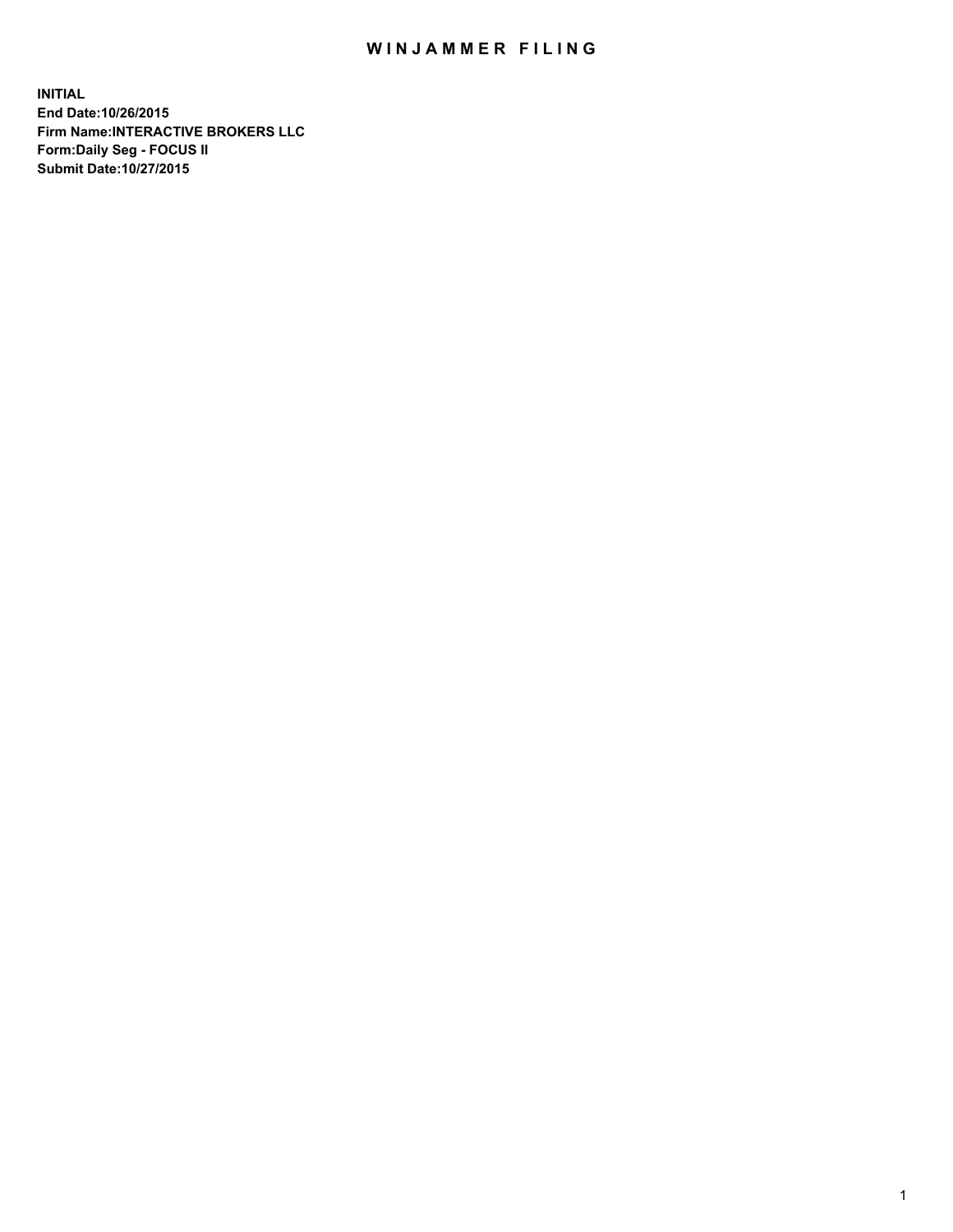## **INITIAL End Date:10/26/2015 Firm Name:INTERACTIVE BROKERS LLC Form:Daily Seg - FOCUS II Submit Date:10/27/2015 Daily Segregation - Cover Page**

| Name of Company<br><b>Contact Name</b><br><b>Contact Phone Number</b><br><b>Contact Email Address</b>                                                                                                                                                                                                                         | <b>INTERACTIVE BROKERS LLC</b><br><b>Alex Parker</b><br>203-618-7738<br>aparker@interactivebrokers.com |
|-------------------------------------------------------------------------------------------------------------------------------------------------------------------------------------------------------------------------------------------------------------------------------------------------------------------------------|--------------------------------------------------------------------------------------------------------|
| FCM's Customer Segregated Funds Residual Interest Target (choose one):<br>a. Minimum dollar amount: ; or<br>b. Minimum percentage of customer segregated funds required:% ; or<br>c. Dollar amount range between: and; or<br>d. Percentage range of customer segregated funds required between:% and%.                        | <u>0</u><br><u>155,000,000 245,000,000</u><br>00                                                       |
| FCM's Customer Secured Amount Funds Residual Interest Target (choose one):<br>a. Minimum dollar amount: ; or<br>b. Minimum percentage of customer secured funds required:% ; or<br>c. Dollar amount range between: and; or<br>d. Percentage range of customer secured funds required between: % and %.                        | $\overline{\mathbf{0}}$<br>80,000,000 120,000,000<br>00                                                |
| FCM's Cleared Swaps Customer Collateral Residual Interest Target (choose one):<br>a. Minimum dollar amount: ; or<br>b. Minimum percentage of cleared swaps customer collateral required:%; or<br>c. Dollar amount range between: and; or<br>d. Percentage range of cleared swaps customer collateral required between:% and%. | <u>0</u><br>0 <sub>0</sub><br><u>00</u>                                                                |

Attach supporting documents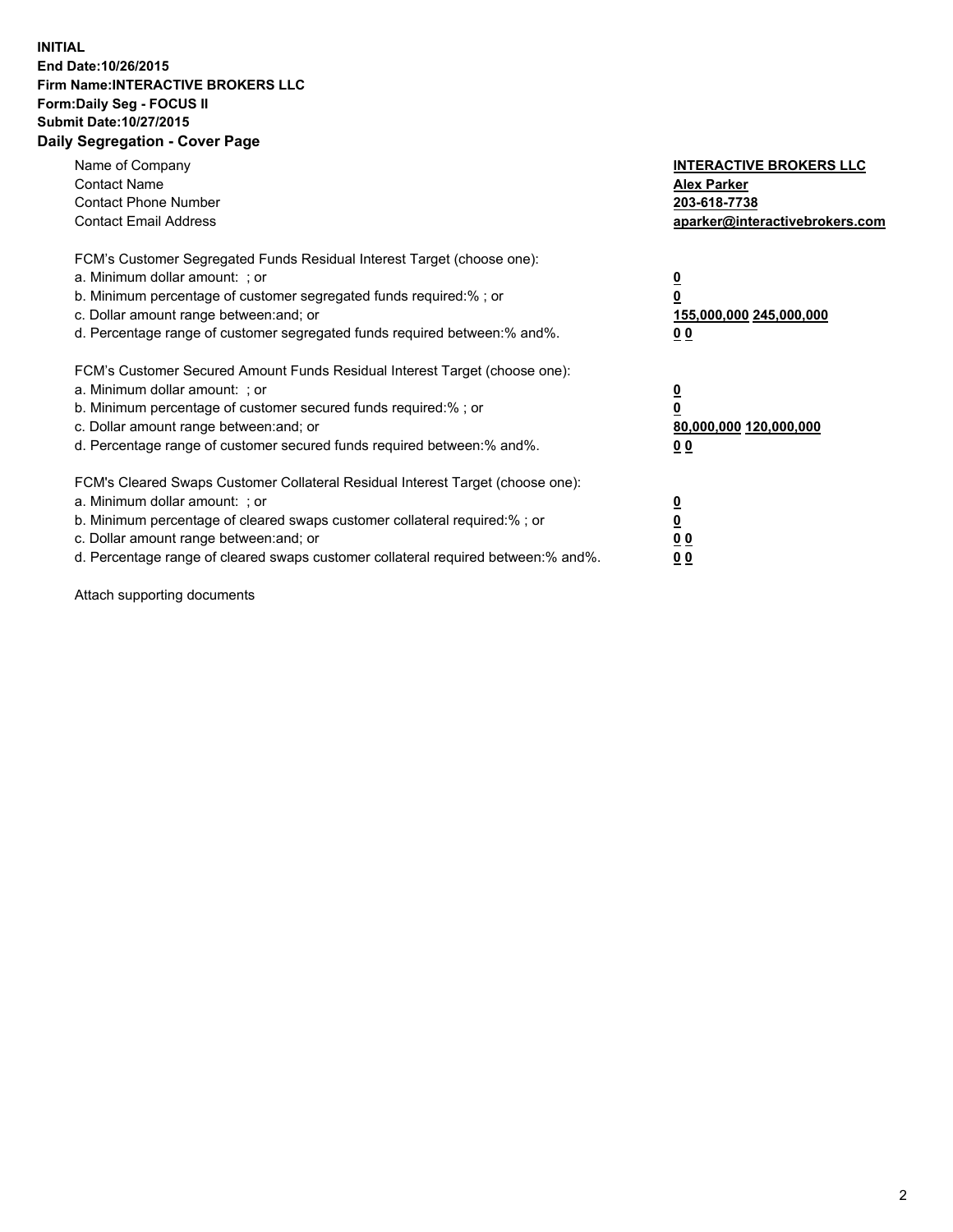## **INITIAL End Date:10/26/2015 Firm Name:INTERACTIVE BROKERS LLC Form:Daily Seg - FOCUS II Submit Date:10/27/2015 Daily Segregation - Secured Amounts**

|     | Dany Segregation - Secured Announts                                                                        |                                  |
|-----|------------------------------------------------------------------------------------------------------------|----------------------------------|
|     | Foreign Futures and Foreign Options Secured Amounts                                                        |                                  |
|     | Amount required to be set aside pursuant to law, rule or regulation of a foreign                           | $0$ [7305]                       |
|     | government or a rule of a self-regulatory organization authorized thereunder                               |                                  |
| 1.  | Net ledger balance - Foreign Futures and Foreign Option Trading - All Customers                            |                                  |
|     | A. Cash                                                                                                    | 349, 387, 436 [7315]             |
|     | B. Securities (at market)                                                                                  | $0$ [7317]                       |
| 2.  | Net unrealized profit (loss) in open futures contracts traded on a foreign board of trade                  | $-8,900,167$ [7325]              |
| 3.  | Exchange traded options                                                                                    |                                  |
|     | a. Market value of open option contracts purchased on a foreign board of trade                             | 39,218 [7335]                    |
|     | b. Market value of open contracts granted (sold) on a foreign board of trade                               | -77,493 [7337]                   |
| 4.  | Net equity (deficit) (add lines 1.2. and 3.)                                                               | 340,448,994 [7345]               |
| 5.  | Account liquidating to a deficit and account with a debit balances - gross amount                          | 93,296 [7351]                    |
|     | Less: amount offset by customer owned securities                                                           | 0 [7352] 93,296 [7354]           |
| 6.  | Amount required to be set aside as the secured amount - Net Liquidating Equity                             | 340,542,290 [7355]               |
|     | Method (add lines 4 and 5)                                                                                 |                                  |
| 7.  | Greater of amount required to be set aside pursuant to foreign jurisdiction (above) or line                | 340,542,290 [7360]               |
|     | 6.                                                                                                         |                                  |
|     | FUNDS DEPOSITED IN SEPARATE REGULATION 30.7 ACCOUNTS                                                       |                                  |
| 1.  | Cash in banks                                                                                              |                                  |
|     | A. Banks located in the United States                                                                      | 14,400,149 [7500]                |
|     | B. Other banks qualified under Regulation 30.7                                                             | 0 [7520] 14,400,149 [7530]       |
| 2.  | Securities                                                                                                 |                                  |
|     | A. In safekeeping with banks located in the United States                                                  | 363,584,667 [7540]               |
|     | B. In safekeeping with other banks qualified under Regulation 30.7                                         | 0 [7560] 363,584,667 [7570]      |
| 3.  | Equities with registered futures commission merchants                                                      |                                  |
|     | A. Cash                                                                                                    | $0$ [7580]                       |
|     | <b>B.</b> Securities                                                                                       | $0$ [7590]                       |
|     | C. Unrealized gain (loss) on open futures contracts                                                        | $0$ [7600]                       |
|     | D. Value of long option contracts                                                                          | $0$ [7610]                       |
|     | E. Value of short option contracts                                                                         | 0 [7615] 0 [7620]                |
| 4.  | Amounts held by clearing organizations of foreign boards of trade                                          |                                  |
|     | A. Cash                                                                                                    | $0$ [7640]                       |
|     | <b>B.</b> Securities                                                                                       | $0$ [7650]                       |
|     | C. Amount due to (from) clearing organization - daily variation                                            | $0$ [7660]                       |
|     | D. Value of long option contracts                                                                          | $0$ [7670]                       |
|     | E. Value of short option contracts                                                                         | 0 [7675] 0 [7680]                |
| 5   | Amounts held by members of foreign boards of trade                                                         |                                  |
|     | A. Cash                                                                                                    | 89,170,439 [7700]                |
|     | <b>B.</b> Securities                                                                                       | $0$ [7710]                       |
|     | C. Unrealized gain (loss) on open futures contracts                                                        | $-6,097,406$ [7720]              |
|     | D. Value of long option contracts                                                                          | 39,226 [7730]                    |
|     | E. Value of short option contracts                                                                         | -77,493 [7735] 83,034,766 [7740] |
| 6.  | Amounts with other depositories designated by a foreign board of trade                                     | 0 [7760]                         |
| 7.  | Segregated funds on hand                                                                                   | $0$ [7765]                       |
| 8.  | Total funds in separate section 30.7 accounts                                                              | 461,019,582 [7770]               |
| 9.  | Excess (deficiency) Set Aside for Secured Amount (subtract line 7 Secured Statement<br>Page 1 from Line 8) | 120,477,292 [7380]               |
| 10. | Management Target Amount for Excess funds in separate section 30.7 accounts                                | 80,000,000 [7780]                |
| 11. | Excess (deficiency) funds in separate 30.7 accounts over (under) Management Target                         | 40,477,292 [7785]                |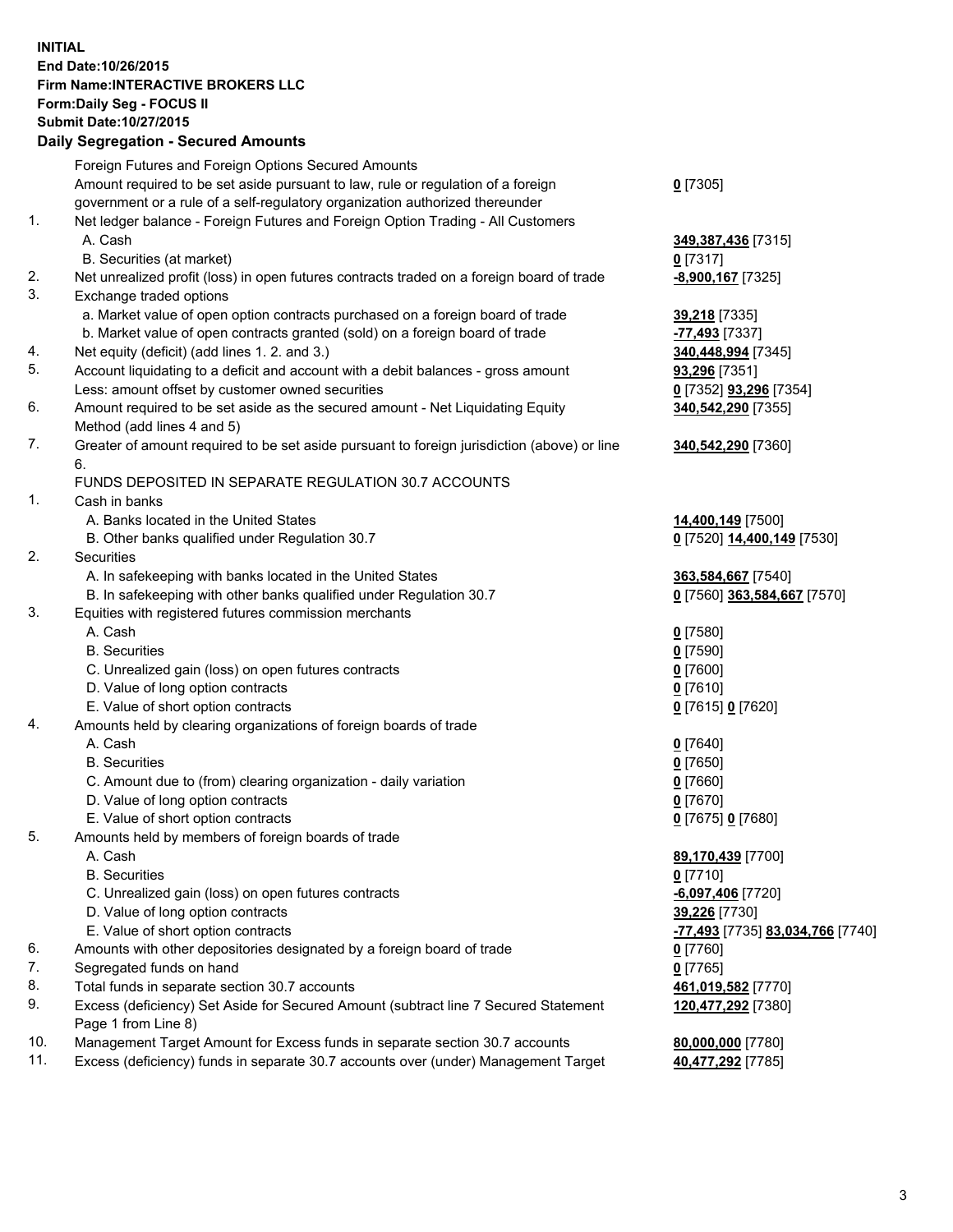**INITIAL End Date:10/26/2015 Firm Name:INTERACTIVE BROKERS LLC Form:Daily Seg - FOCUS II Submit Date:10/27/2015 Daily Segregation - Segregation Statement** SEGREGATION REQUIREMENTS(Section 4d(2) of the CEAct) 1. Net ledger balance A. Cash **2,708,656,981** [7010] B. Securities (at market) **0** [7020] 2. Net unrealized profit (loss) in open futures contracts traded on a contract market **-89,268,119** [7030] 3. Exchange traded options A. Add market value of open option contracts purchased on a contract market **79,090,117** [7032] B. Deduct market value of open option contracts granted (sold) on a contract market **-147,097,851** [7033] 4. Net equity (deficit) (add lines 1, 2 and 3) **2,551,381,128** [7040] 5. Accounts liquidating to a deficit and accounts with debit balances - gross amount **118,188** [7045] Less: amount offset by customer securities **0** [7047] **118,188** [7050] 6. Amount required to be segregated (add lines 4 and 5) **2,551,499,316** [7060] FUNDS IN SEGREGATED ACCOUNTS 7. Deposited in segregated funds bank accounts A. Cash **260,828,274** [7070] B. Securities representing investments of customers' funds (at market) **1,442,738,935** [7080] C. Securities held for particular customers or option customers in lieu of cash (at market) **0** [7090] 8. Margins on deposit with derivatives clearing organizations of contract markets A. Cash **23,676,029** [7100] B. Securities representing investments of customers' funds (at market) **1,092,957,891** [7110] C. Securities held for particular customers or option customers in lieu of cash (at market) **0** [7120] 9. Net settlement from (to) derivatives clearing organizations of contract markets **3,005,931** [7130] 10. Exchange traded options A. Value of open long option contracts **79,073,408** [7132] B. Value of open short option contracts **-147,081,231** [7133] 11. Net equities with other FCMs A. Net liquidating equity **0** [7140] B. Securities representing investments of customers' funds (at market) **0** [7160] C. Securities held for particular customers or option customers in lieu of cash (at market) **0** [7170] 12. Segregated funds on hand **0** [7150] 13. Total amount in segregation (add lines 7 through 12) **2,755,199,237** [7180] 14. Excess (deficiency) funds in segregation (subtract line 6 from line 13) **203,699,921** [7190] 15. Management Target Amount for Excess funds in segregation **155,000,000** [7194]

16. Excess (deficiency) funds in segregation over (under) Management Target Amount Excess

**48,699,921** [7198]